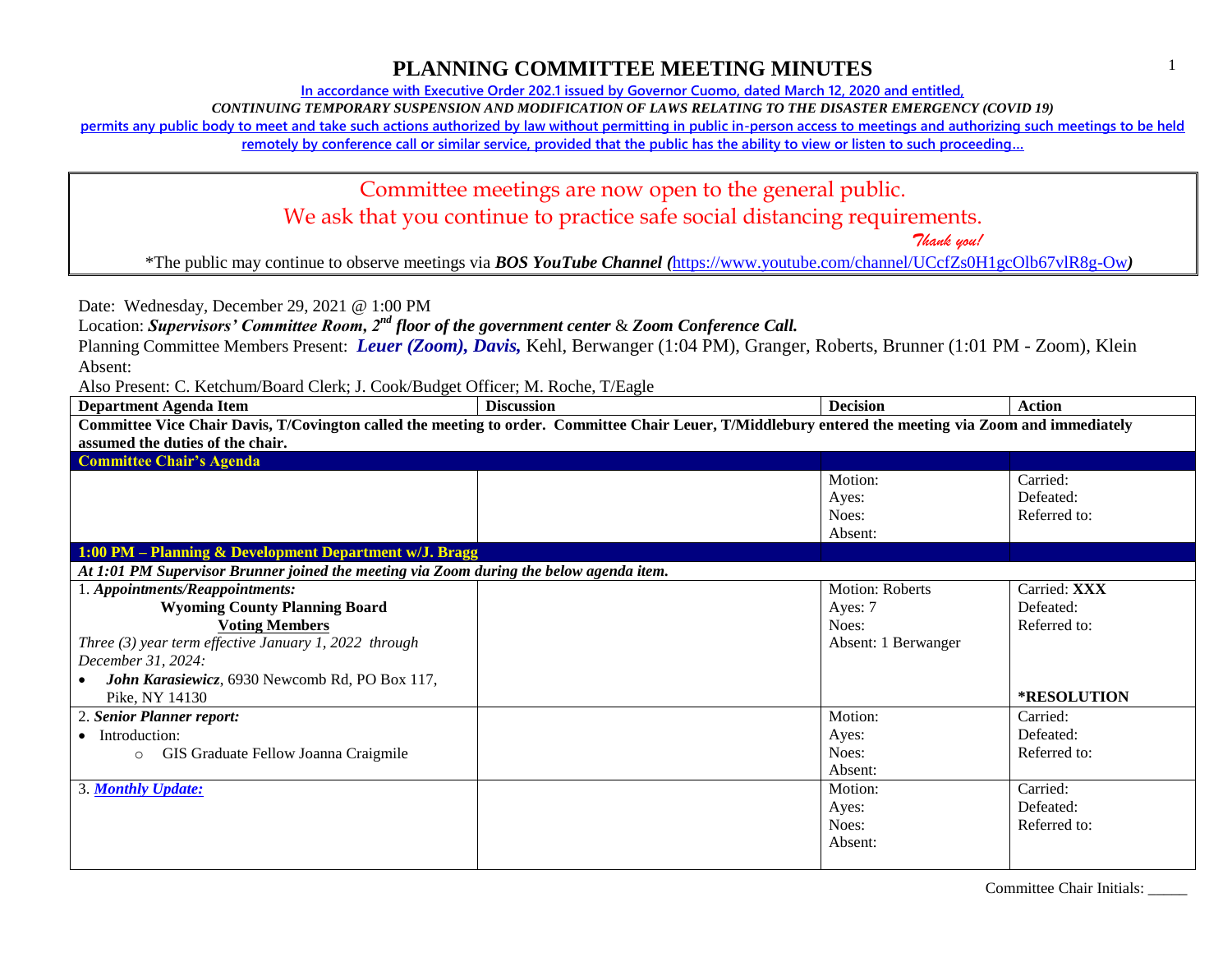### Committee Chair Initials: \_\_\_\_\_

**In accordance with Executive Order 202.1 issued by Governor Cuomo, dated March 12, 2020 and entitled,**

*CONTINUING TEMPORARY SUSPENSION AND MODIFICATION OF LAWS RELATING TO THE DISASTER EMERGENCY (COVID 19)*

**permits any public body to meet and take such actions authorized by law without permitting in public in-person access to meetings and authorizing such meetings to be held** 

**remotely by conference call or similar service, provided that the public has the ability to view or listen to such proceeding…**

### Committee meetings are now open to the general public. We ask that you continue to practice safe social distancing requirements.

 *Thank you!*

\*The public may continue to observe meetings via *BOS YouTube Channel (*<https://www.youtube.com/channel/UCcfZs0H1gcOlb67vlR8g-Ow>*)*

Date: Wednesday, December 29, 2021 @ 1:00 PM

Location: *Supervisors' Committee Room, 2nd floor of the government center* & *Zoom Conference Call.*

Planning Committee Members Present: *Leuer (Zoom), Davis,* Kehl, Berwanger (1:04 PM), Granger, Roberts, Brunner (1:01 PM - Zoom), Klein Absent:

|            |                                        | <b>Department Agenda Item</b>                                                                                  | <b>Discussion</b>                                                                                    | <b>Decision</b> | <b>Action</b> |
|------------|----------------------------------------|----------------------------------------------------------------------------------------------------------------|------------------------------------------------------------------------------------------------------|-----------------|---------------|
| $4.$ Misc. |                                        |                                                                                                                |                                                                                                      | Motion:         | Carried:      |
| $\bullet$  |                                        | Supervisor Davis, T/Covington questioned the possibility of installing more Electric Vehicle Charging Stations |                                                                                                      | Ayes:           | Defeated:     |
|            |                                        | around the county.                                                                                             |                                                                                                      | Noes:           | Referred to:  |
| $\bullet$  |                                        | Committee Chair Leuer, T/Middlebury suggested consideration of adding alternative fuels to the county fleet    |                                                                                                      | Absent:         |               |
|            | $\circ$                                | Supervisor Davis, T/Covington suggested someone do an evaluation on the savings first.                         |                                                                                                      |                 |               |
| $\bullet$  |                                        | Supervisor Berwanger, T/Arcade offered that someone has introduced state legislation outlawing wood heat.      |                                                                                                      |                 |               |
|            |                                        | 1:15 PM Space Allocation w/M. Adamczak                                                                         |                                                                                                      |                 |               |
|            | 1. Discuss:                            |                                                                                                                |                                                                                                      | Motion:         | Carried:      |
|            |                                        | Ag. Center Ownership                                                                                           |                                                                                                      | Ayes:           | Defeated:     |
|            | $\circ$                                | Closing pending                                                                                                |                                                                                                      | Noes:           | Referred to:  |
|            | $\circ$                                | Roof leaks persist                                                                                             |                                                                                                      | Absent:         |               |
|            | $\circ$                                | Buildings and Grounds to be called for building maintenance issues. No longer needs to be Don                  |                                                                                                      |                 |               |
|            |                                        | Roberts.                                                                                                       |                                                                                                      |                 |               |
|            | $\circ$                                | Building Security first priority once ownership is transferred to Wyoming County.                              |                                                                                                      |                 |               |
|            | Re-establish a Receptionist<br>$\circ$ |                                                                                                                |                                                                                                      |                 |               |
|            | $\circ$                                | Funding will be needed to address maintenance issues.                                                          |                                                                                                      |                 |               |
|            | $\circ$                                | Supervisor Berwanger, T/Arcade suggested the roof on the barn also be a priority.                              |                                                                                                      |                 |               |
|            | $\circ$                                | \$20K to \$25K estimate for access controls                                                                    |                                                                                                      |                 |               |
|            | $\circ$                                | Long list of items to address                                                                                  |                                                                                                      |                 |               |
|            |                                        | Move some thermostats and balance the system                                                                   |                                                                                                      |                 |               |
|            | $\circ$                                | Supervisor Klein, T/Castile opted for replacing the entry doors with a better quality door. Director of        |                                                                                                      |                 |               |
|            |                                        | Buildings & Grounds, M. Adamczak concurred.                                                                    |                                                                                                      |                 |               |
|            | $\circ$                                |                                                                                                                | Committee Chair Leuer, T/Middlebury wanted to establish a 5 year plan for the Ag. Center and offered |                 |               |
|            |                                        | that the Fire Training Center and Public Health facilities were more critical areas of need.                   |                                                                                                      |                 |               |
|            | $\circ$                                |                                                                                                                | M. Adamczak said that the county has 4 major buildings and budgeted amounts are spread way too thin. |                 |               |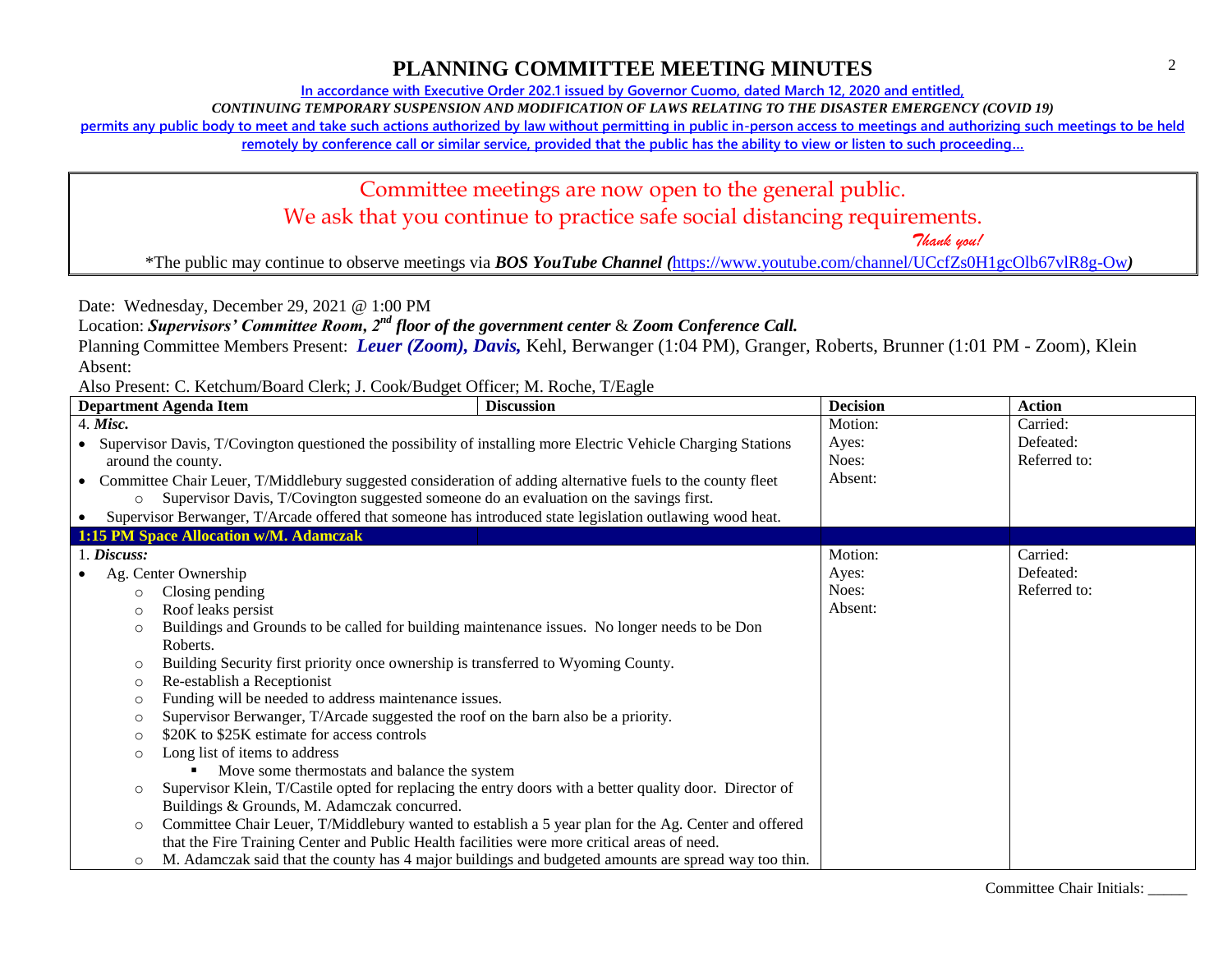#### Committee Chair Initials: \_\_\_\_\_

**In accordance with Executive Order 202.1 issued by Governor Cuomo, dated March 12, 2020 and entitled,**

*CONTINUING TEMPORARY SUSPENSION AND MODIFICATION OF LAWS RELATING TO THE DISASTER EMERGENCY (COVID 19)*

**permits any public body to meet and take such actions authorized by law without permitting in public in-person access to meetings and authorizing such meetings to be held** 

**remotely by conference call or similar service, provided that the public has the ability to view or listen to such proceeding…**

# Committee meetings are now open to the general public. We ask that you continue to practice safe social distancing requirements.

 *Thank you!*

\*The public may continue to observe meetings via *BOS YouTube Channel (*<https://www.youtube.com/channel/UCcfZs0H1gcOlb67vlR8g-Ow>*)*

Date: Wednesday, December 29, 2021 @ 1:00 PM

Location: *Supervisors' Committee Room, 2nd floor of the government center* & *Zoom Conference Call.*

Planning Committee Members Present: *Leuer (Zoom), Davis,* Kehl, Berwanger (1:04 PM), Granger, Roberts, Brunner (1:01 PM - Zoom), Klein Absent:

| Department Agenda Item             | Theo Frederic C. Heteriani Board Crem, 6: Coon Badget Officer, 1.1. Hoene, 1/ Bagie<br><b>Discussion</b>   | <b>Decision</b> | <b>Action</b> |
|------------------------------------|------------------------------------------------------------------------------------------------------------|-----------------|---------------|
| $\circ$                            | Supervisor Brunner, T/Java instructed that a list of defects needs to be put together that can be reviewed |                 |               |
|                                    | with the property's current owner prior to closing. Chairwoman Ryan asked for a list of these things so    |                 |               |
|                                    | they can be shared with the county attorney's office. Mostly roof related items.                           |                 |               |
| $\circ$                            | M. Adamczak asked that he be able to meet with the tenants in order to reroute maintenance issues to       |                 |               |
|                                    | Buildings and Grounds. Suggested utilization of Que Ware software.                                         |                 |               |
| $\circ$                            | M. Adamczak expressed a need for having access to the building's utilization calendar so that he knows     |                 |               |
|                                    | what activities are occurring and by whom.                                                                 |                 |               |
| Tour findings of county facilities |                                                                                                            |                 |               |
| 11/18/21<br>$\circ$                |                                                                                                            |                 |               |
| ٠                                  | <b>Government Center</b>                                                                                   |                 |               |
|                                    | <b>Real Property Tax Services</b>                                                                          |                 |               |
|                                    | <b>Information Technology</b>                                                                              |                 |               |
|                                    | Move out of the basement<br>$\Omega$                                                                       |                 |               |
|                                    | Buildings & Grounds                                                                                        |                 |               |
|                                    | Move out of the basement                                                                                   |                 |               |
|                                    | Probation                                                                                                  |                 |               |
|                                    | Great space<br>$\circ$                                                                                     |                 |               |
|                                    | <b>Wyoming County Clerk</b>                                                                                |                 |               |
|                                    | <b>Budget Office</b>                                                                                       |                 |               |
|                                    | <b>Wyoming County Treasurer</b>                                                                            |                 |               |
|                                    | Request for her office to be reconfigured<br>$\circ$                                                       |                 |               |
|                                    | Board of Supervisors                                                                                       |                 |               |
|                                    | <b>Wyoming County Historian</b>                                                                            |                 |               |
|                                    | 1,800 sq. ft.                                                                                              |                 |               |
|                                    | Poorly insulated                                                                                           |                 |               |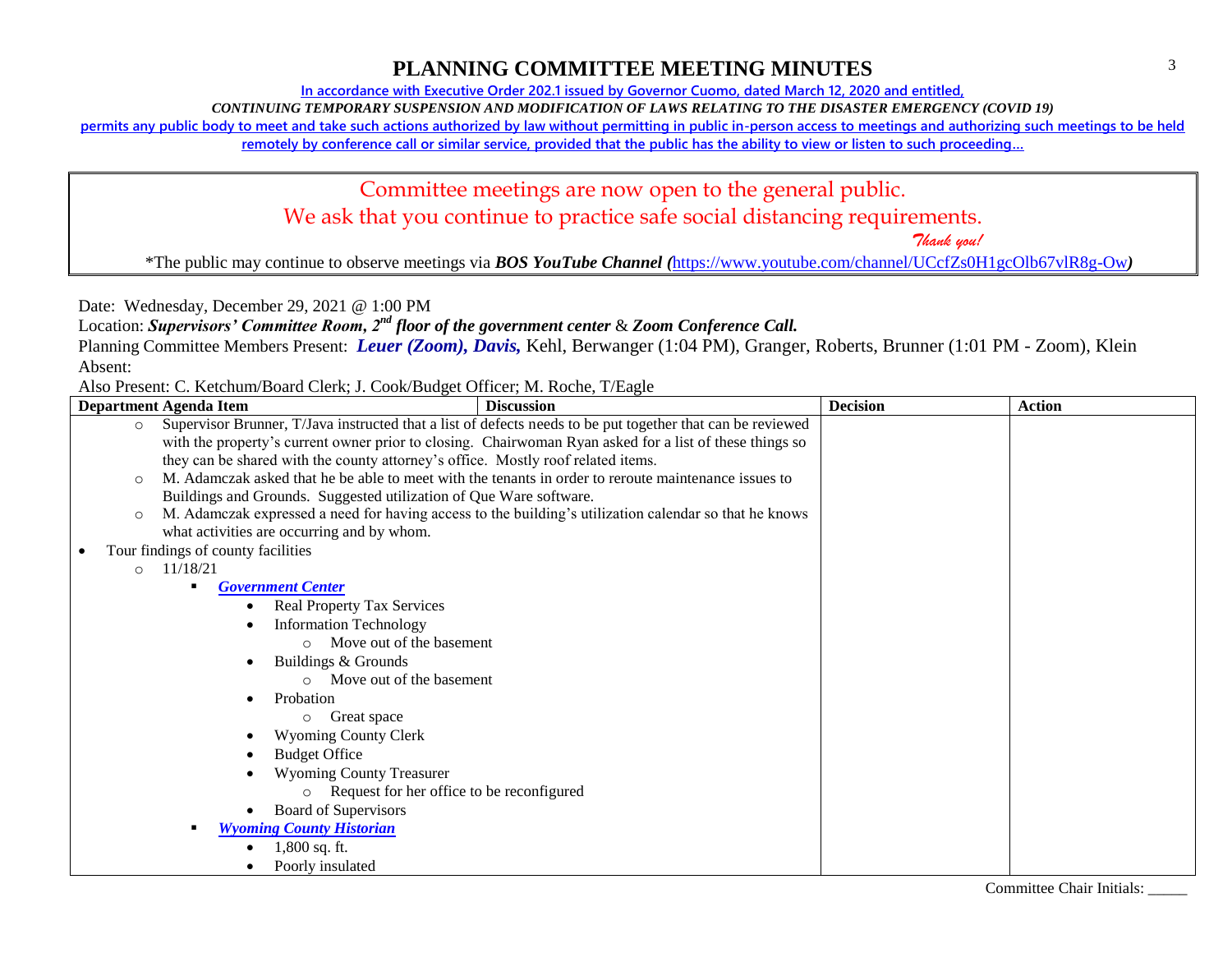**In accordance with Executive Order 202.1 issued by Governor Cuomo, dated March 12, 2020 and entitled,**

*CONTINUING TEMPORARY SUSPENSION AND MODIFICATION OF LAWS RELATING TO THE DISASTER EMERGENCY (COVID 19)*

**permits any public body to meet and take such actions authorized by law without permitting in public in-person access to meetings and authorizing such meetings to be held** 

**remotely by conference call or similar service, provided that the public has the ability to view or listen to such proceeding…**

# Committee meetings are now open to the general public. We ask that you continue to practice safe social distancing requirements.

 *Thank you!*

\*The public may continue to observe meetings via *BOS YouTube Channel (*<https://www.youtube.com/channel/UCcfZs0H1gcOlb67vlR8g-Ow>*)*

Date: Wednesday, December 29, 2021 @ 1:00 PM

Location: *Supervisors' Committee Room, 2nd floor of the government center* & *Zoom Conference Call.*

Planning Committee Members Present: *Leuer (Zoom), Davis,* Kehl, Berwanger (1:04 PM), Granger, Roberts, Brunner (1:01 PM - Zoom), Klein Absent:

| <b>Department Agenda Item</b> | <b>Discussion</b>                                                                     | <b>Decision</b> | <b>Action</b> |
|-------------------------------|---------------------------------------------------------------------------------------|-----------------|---------------|
| $\bullet$                     | Roof in decent shape                                                                  |                 |               |
|                               | Porches are always a concern. Redirect patrons to the back entrance during the winter |                 |               |
|                               | months to cut down on the need for salting the steps which greatly contributes to the |                 |               |
|                               | deterioration of the steps.                                                           |                 |               |
|                               | They could use a good filing system.                                                  |                 |               |
|                               | <b>Thomson Hall</b>                                                                   |                 |               |
|                               | Human Resource Department                                                             |                 |               |
|                               | Move Payroll to Thomson Hall lower level<br>$\circ$                                   |                 |               |
|                               | <b>Thomson Hall door upgrade estimate</b><br>$\circ$                                  |                 |               |
|                               | Budget Officer Cook told Director Adamczak that he has money in<br>٠                  |                 |               |
|                               | his budget now. Director Adamczak tried to explain that if he uses                    |                 |               |
|                               | the money he has in his 2022 budget for Thomson Hall it will be                       |                 |               |
|                               | taking budgeted funds away from the projects it was intended for as                   |                 |               |
|                               | his department has never budgeted for maintenance issues in                           |                 |               |
|                               | Thomson Hall.                                                                         |                 |               |
|                               | Director Adamczak recommended the better doors. Committee                             |                 |               |
|                               | Chair Leuer, T/Middlebury concurred.                                                  |                 |               |
|                               | <b>County Insurance</b>                                                               |                 |               |
|                               | <b>Mental Health</b>                                                                  |                 |               |
|                               | 10 Employees occupying the space.                                                     |                 |               |
|                               | $2,000$ sq. ft.                                                                       |                 |               |
|                               | Long list of issues to address given to the Landlord.                                 |                 |               |
|                               | <b>Social Services</b>                                                                |                 |               |
| 11/19/21<br>$\circ$           |                                                                                       |                 |               |
|                               | <b>Ag &amp; Business Center</b>                                                       |                 |               |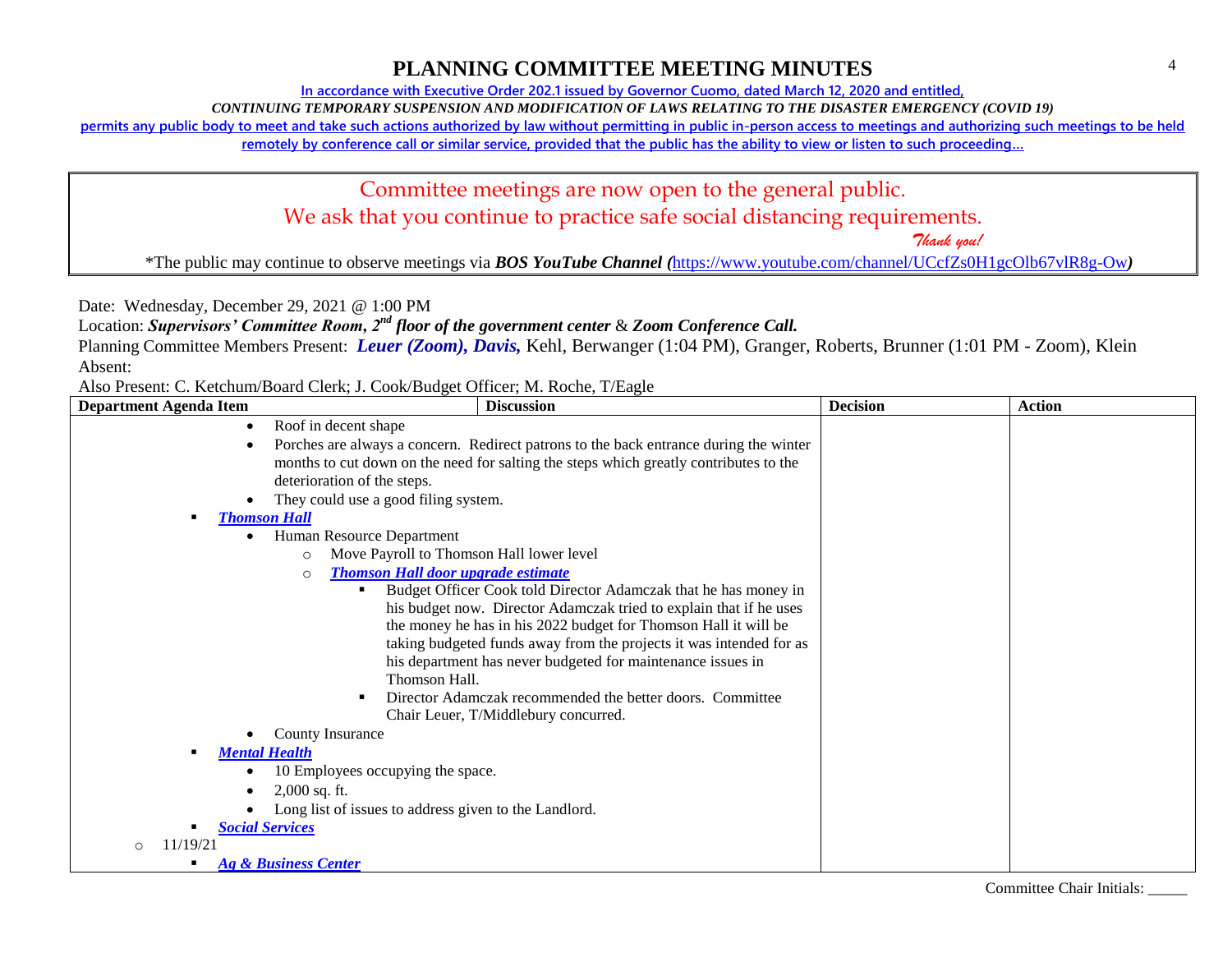### Committee Chair Initials: \_\_\_\_\_

**In accordance with Executive Order 202.1 issued by Governor Cuomo, dated March 12, 2020 and entitled,**

*CONTINUING TEMPORARY SUSPENSION AND MODIFICATION OF LAWS RELATING TO THE DISASTER EMERGENCY (COVID 19)*

**permits any public body to meet and take such actions authorized by law without permitting in public in-person access to meetings and authorizing such meetings to be held** 

**remotely by conference call or similar service, provided that the public has the ability to view or listen to such proceeding…**

### Committee meetings are now open to the general public. We ask that you continue to practice safe social distancing requirements.

 *Thank you!*

\*The public may continue to observe meetings via *BOS YouTube Channel (*<https://www.youtube.com/channel/UCcfZs0H1gcOlb67vlR8g-Ow>*)*

Date: Wednesday, December 29, 2021 @ 1:00 PM

Location: *Supervisors' Committee Room, 2nd floor of the government center* & *Zoom Conference Call.*

Planning Committee Members Present: *Leuer (Zoom), Davis,* Kehl, Berwanger (1:04 PM), Granger, Roberts, Brunner (1:01 PM - Zoom), Klein Absent:

| <b>Department Agenda Item</b> | <b>Discussion</b>                                                                      | <b>Decision</b> | <b>Action</b> |
|-------------------------------|----------------------------------------------------------------------------------------|-----------------|---------------|
| $\bullet$                     | Barn                                                                                   |                 |               |
|                               | Currently a catch all space for tenants of the Ag. Center. That needs to be<br>$\circ$ |                 |               |
|                               | "hashed" out.                                                                          |                 |               |
|                               | Limited parking<br>$\circ$                                                             |                 |               |
|                               | <b>Basement / Learning Center Rooms</b>                                                |                 |               |
|                               | A lot of wasted space in this area<br>$\circ$                                          |                 |               |
|                               | Working on sound proofing<br>$\circ$                                                   |                 |               |
|                               | Cornell Cooperative Extension of Wyoming County                                        |                 |               |
|                               | 3,000 sq. ft. will be available very soon. Working on partitioning off.<br>$\circ$     |                 |               |
|                               | Wyoming County Chamber of Commerce & Tourism                                           |                 |               |
|                               | Wyoming County Soil & Water Conservation District                                      |                 |               |
|                               | Farm Service Agency (FSA)                                                              |                 |               |
|                               | Quality Milk Production Services (QMPS)                                                |                 |               |
|                               | <b>Natural Resource Conservation Services (NRCS)</b>                                   |                 |               |
|                               | <b>Planning Department</b>                                                             |                 |               |
|                               | Fire & Building Code Enforcement                                                       |                 |               |
|                               | Zoning Dept.                                                                           |                 |               |
|                               | Industrial Development Agency (IDA) & Wyoming County Business Center                   |                 |               |
|                               | <b>Business Education Council (BEC)</b>                                                |                 |               |
|                               | <b>Public Health</b> – asking for a building funded through ARPA Funds 10,000 sq. ft.  |                 |               |
|                               | <b>Health Department</b>                                                               |                 |               |
|                               | Adding 5 more employees<br>$\circ$                                                     |                 |               |
|                               | Ask PH Admin. Paolucci to have a conversation with the Public Health<br>$\circ$        |                 |               |
|                               | Committee over the Health Department's space needs                                     |                 |               |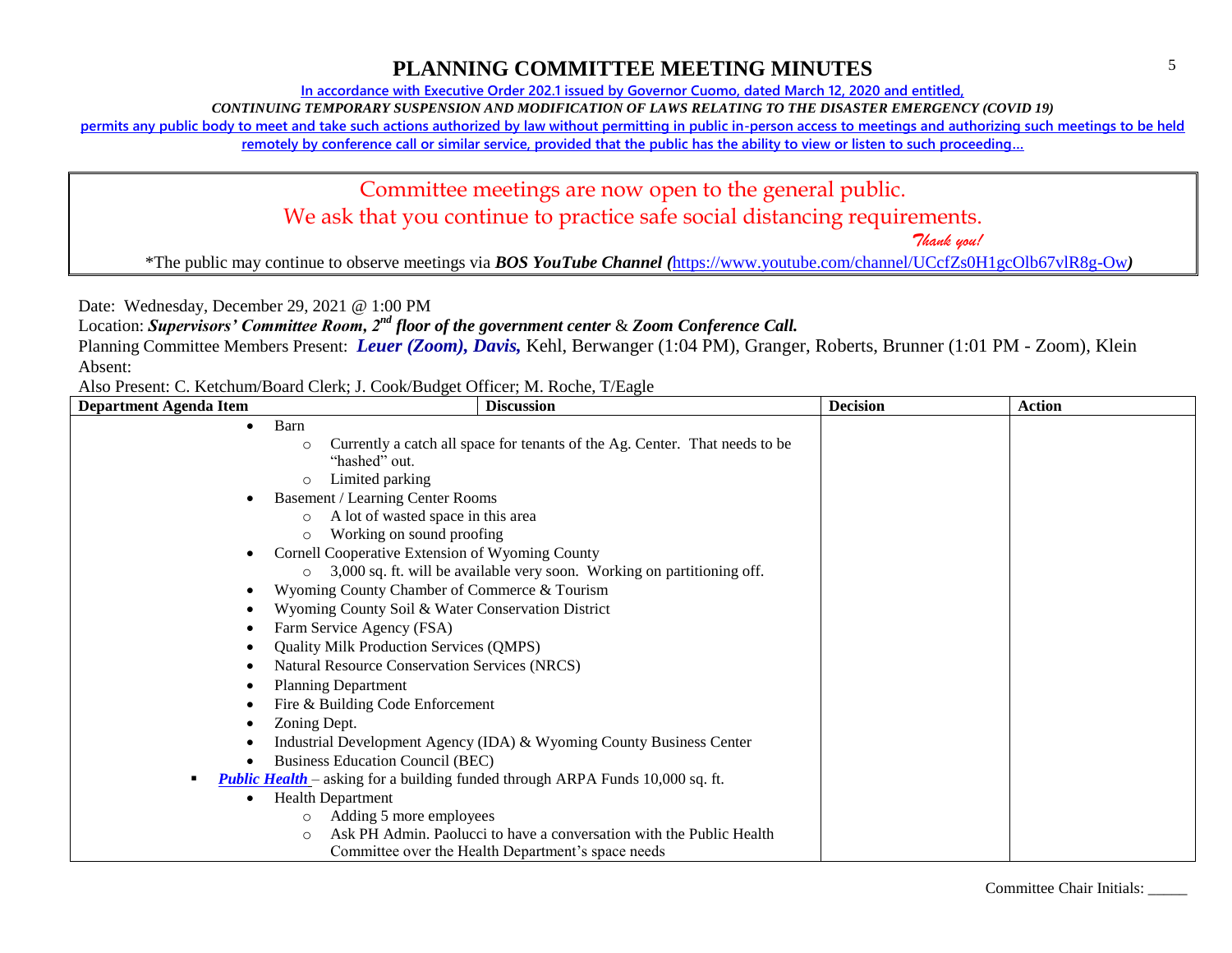**In accordance with Executive Order 202.1 issued by Governor Cuomo, dated March 12, 2020 and entitled,**

*CONTINUING TEMPORARY SUSPENSION AND MODIFICATION OF LAWS RELATING TO THE DISASTER EMERGENCY (COVID 19)*

**permits any public body to meet and take such actions authorized by law without permitting in public in-person access to meetings and authorizing such meetings to be held** 

**remotely by conference call or similar service, provided that the public has the ability to view or listen to such proceeding…**

### Committee meetings are now open to the general public. We ask that you continue to practice safe social distancing requirements.

 *Thank you!*

\*The public may continue to observe meetings via *BOS YouTube Channel (*<https://www.youtube.com/channel/UCcfZs0H1gcOlb67vlR8g-Ow>*)*

Date: Wednesday, December 29, 2021 @ 1:00 PM

Location: *Supervisors' Committee Room, 2nd floor of the government center* & *Zoom Conference Call.*

Planning Committee Members Present: *Leuer (Zoom), Davis,* Kehl, Berwanger (1:04 PM), Granger, Roberts, Brunner (1:01 PM - Zoom), Klein Absent:

Also Present: C. Ketchum/Board Clerk; J. Cook/Budget Officer; M. Roche, T/Eagle

| <b>Department Agenda Item</b>                                                                                                                                                                                                                                                                                                                                                                                                                                                                                                                                                        | <b>Discussion</b>                           | <b>Decision</b>                      | <b>Action</b>                         |  |
|--------------------------------------------------------------------------------------------------------------------------------------------------------------------------------------------------------------------------------------------------------------------------------------------------------------------------------------------------------------------------------------------------------------------------------------------------------------------------------------------------------------------------------------------------------------------------------------|---------------------------------------------|--------------------------------------|---------------------------------------|--|
| Clinic space<br>٠<br>Weights & Measures<br>Wyo. Co. Water Resource Agency (WCWRA)<br>Veteran Services<br>Occupy $2,300$ sq ft.<br>$\circ$<br>Proposing addition of a "calming" garden with Dwyer funding. They were<br>$\circ$<br>asked to hold off.<br>Is there potential to move this department to the Ag. Center?<br>$\circ$<br>Committee Chair Leuer, T/Middlebury suggested getting the Veteran<br>$\circ$<br>Services Director, PH Admin., and Director of Buildings and Grounds<br>together to discuss.<br><b>Records Retention</b><br>٠<br><b>Fire Training Center</b><br>٠ |                                             |                                      |                                       |  |
|                                                                                                                                                                                                                                                                                                                                                                                                                                                                                                                                                                                      | <b>Cold Storage Door additions estimate</b> |                                      |                                       |  |
| 1:30 PM Countywide Zoning Program w/D. Roberts                                                                                                                                                                                                                                                                                                                                                                                                                                                                                                                                       |                                             |                                      |                                       |  |
| 1. Monthly Report $-\underline{Nov. 2021}$                                                                                                                                                                                                                                                                                                                                                                                                                                                                                                                                           |                                             | Motion:<br>Ayes:<br>Noes:<br>Absent: | Carried:<br>Defeated:<br>Referred to: |  |
| 2. November 2021 <b>Income &amp; Expense Report</b>                                                                                                                                                                                                                                                                                                                                                                                                                                                                                                                                  |                                             | Motion:<br>Ayes:<br>Noes:<br>Absent: | Carried:<br>Defeated:<br>Referred to: |  |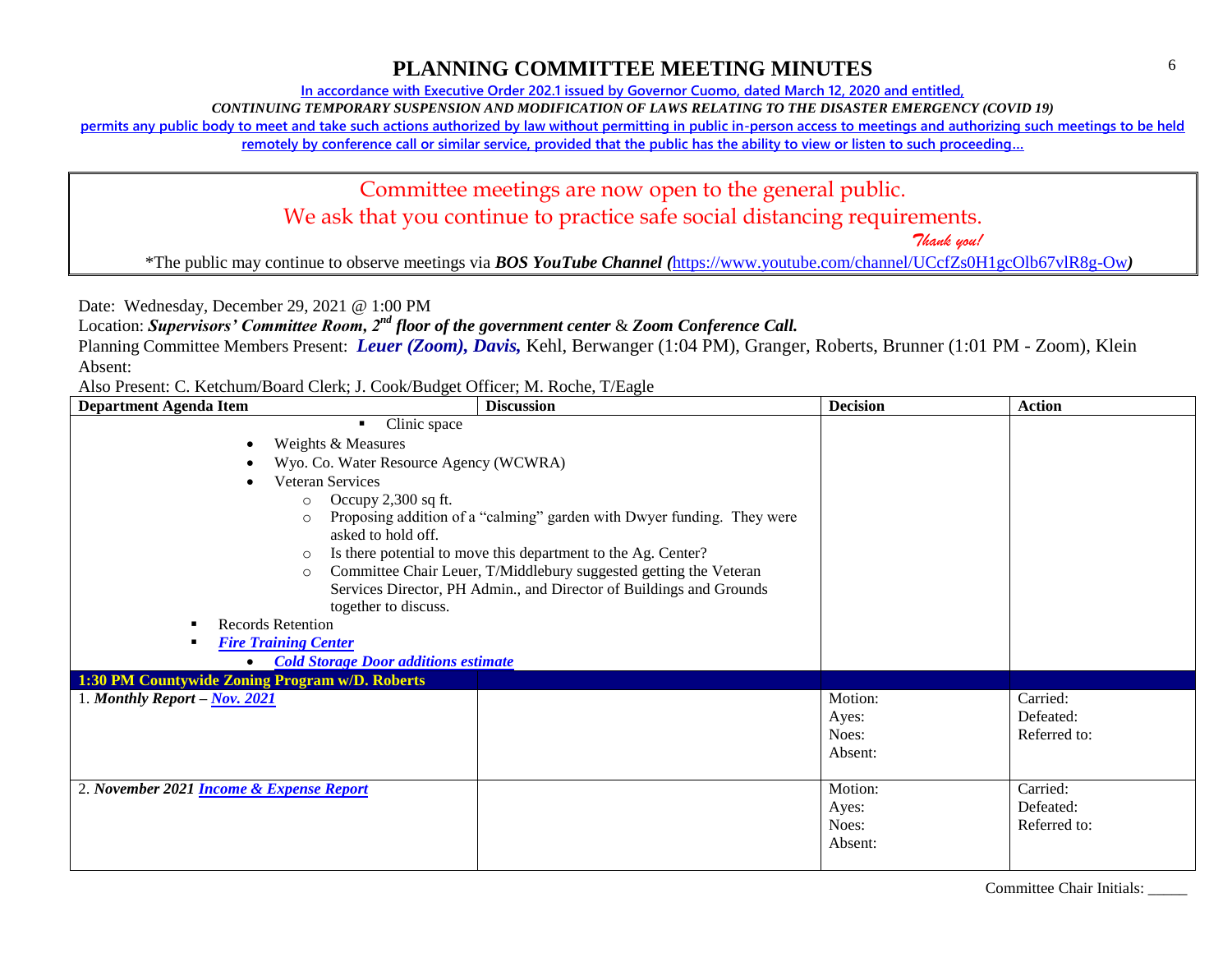**In accordance with Executive Order 202.1 issued by Governor Cuomo, dated March 12, 2020 and entitled,**

*CONTINUING TEMPORARY SUSPENSION AND MODIFICATION OF LAWS RELATING TO THE DISASTER EMERGENCY (COVID 19)*

**permits any public body to meet and take such actions authorized by law without permitting in public in-person access to meetings and authorizing such meetings to be held** 

**remotely by conference call or similar service, provided that the public has the ability to view or listen to such proceeding…**

Committee meetings are now open to the general public. We ask that you continue to practice safe social distancing requirements.

 *Thank you!*

\*The public may continue to observe meetings via *BOS YouTube Channel (*<https://www.youtube.com/channel/UCcfZs0H1gcOlb67vlR8g-Ow>*)*

Date: Wednesday, December 29, 2021 @ 1:00 PM

Location: *Supervisors' Committee Room, 2nd floor of the government center* & *Zoom Conference Call.*

Planning Committee Members Present: *Leuer (Zoom), Davis,* Kehl, Berwanger (1:04 PM), Granger, Roberts, Brunner (1:01 PM - Zoom), Klein Absent:

Also Present: C. Ketchum/Board Clerk; J. Cook/Budget Officer; M. Roche, T/Eagle

| <b>Department Agenda Item</b>                                                                                 | <b>Discussion</b>               | <b>Decision</b>   | <b>Action</b> |
|---------------------------------------------------------------------------------------------------------------|---------------------------------|-------------------|---------------|
|                                                                                                               |                                 |                   |               |
| <b>Ag and Business Center</b>                                                                                 |                                 |                   |               |
|                                                                                                               |                                 | Motion:           | Carried:      |
|                                                                                                               | $\sim$ Nothing to Report $\sim$ | Ayes:             | Defeated:     |
|                                                                                                               |                                 | Noes:             | Referred to:  |
|                                                                                                               |                                 | Absent:           |               |
| <b>Ag Center Space &amp; Building Report</b>                                                                  |                                 |                   |               |
|                                                                                                               |                                 | Motion:           | Carried:      |
|                                                                                                               | $\sim$ Nothing to Report $\sim$ | Ayes:             | Defeated:     |
|                                                                                                               |                                 | Noes:             | Referred to:  |
|                                                                                                               |                                 | Absent:           |               |
| 1:45 PM Wyo. Co. Water Resource Agency w/S. Perkins                                                           |                                 |                   |               |
|                                                                                                               |                                 |                   | Carried: XXX  |
| 1. Professional Service Contract \$5,001 or greater:                                                          |                                 | Motion: Berwanger |               |
| Authorize Chairman to sign a contract, pursuant to General                                                    |                                 | Ayes: $8$         | Defeated:     |
| Municipal Law §104(b), with Clark Patterson Lee (CPL)                                                         |                                 | Noes:             | Referred to:  |
| Engineering, 205 St. Paul Street, Suite 500, Rochester, NY                                                    |                                 | Absent:           |               |
| 14604, for Preliminary Plan Design Development and                                                            |                                 |                   |               |
| Permitting of the Silver Lake Dredging Project Phase 3 in an                                                  |                                 |                   |               |
| amount not to exceed \$65,000.00; effective January 1, 2022                                                   |                                 |                   |               |
| through December 31, 2022.                                                                                    |                                 |                   | *RESOLUTION   |
| 2.FYI~ Contract (\$3,000 and under)                                                                           |                                 | Motion:           | Carried:      |
| Municipal Solutions, Inc., Jeffery R. Smith, Pres., 62 Main Street, Leroy, NY 14482 for financial consulting  |                                 | Ayes:             | Defeated:     |
| services for the funding of WCWRA projects in the amount of \$135 / hour, not to exceed \$3,000.00; effective |                                 | Noes:             | Referred to:  |
| January 1, 2022 through December 31, 2022.                                                                    |                                 | Absent:           |               |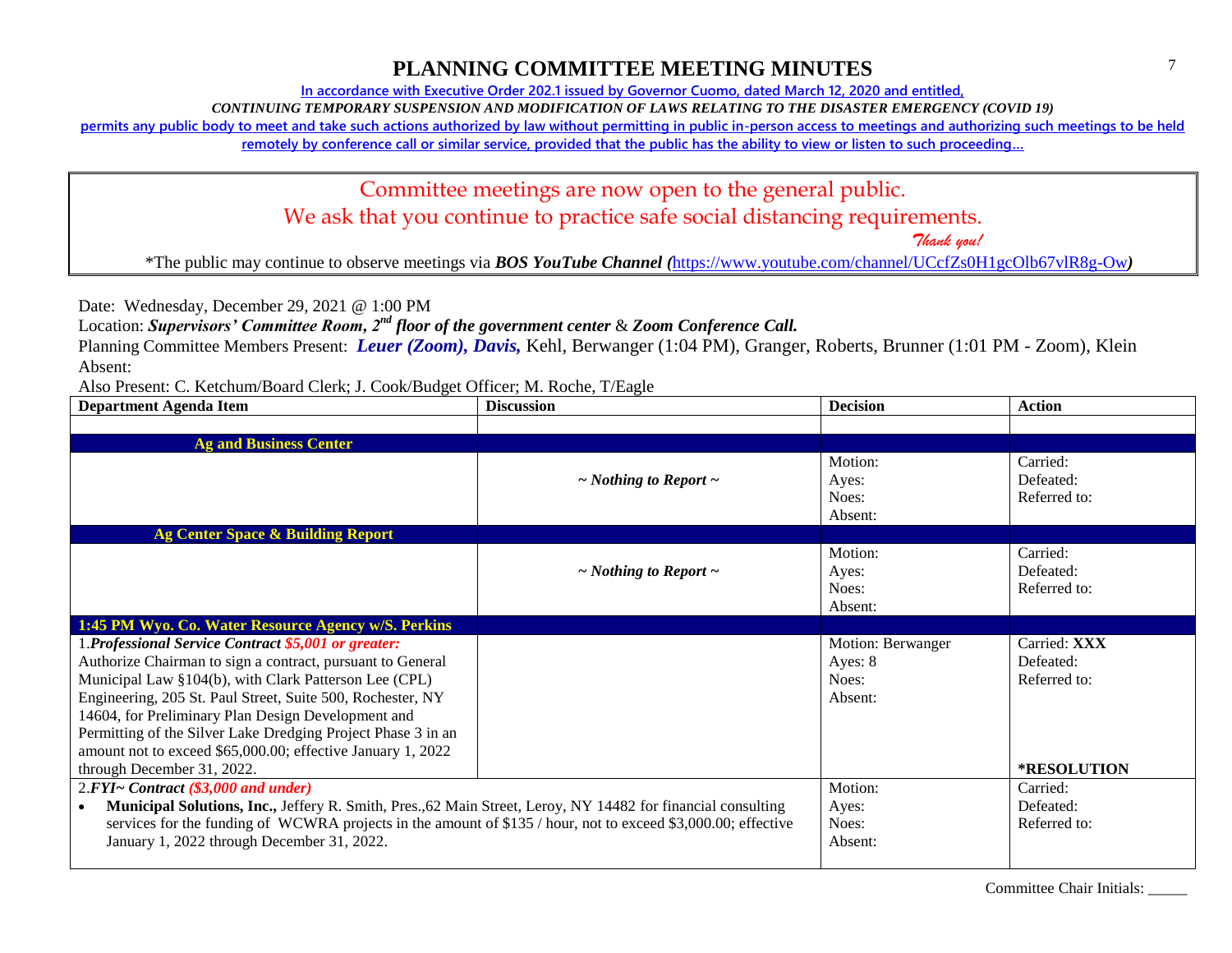**In accordance with Executive Order 202.1 issued by Governor Cuomo, dated March 12, 2020 and entitled,**

*CONTINUING TEMPORARY SUSPENSION AND MODIFICATION OF LAWS RELATING TO THE DISASTER EMERGENCY (COVID 19)*

**permits any public body to meet and take such actions authorized by law without permitting in public in-person access to meetings and authorizing such meetings to be held** 

**remotely by conference call or similar service, provided that the public has the ability to view or listen to such proceeding…**

# Committee meetings are now open to the general public. We ask that you continue to practice safe social distancing requirements.

 *Thank you!*

\*The public may continue to observe meetings via *BOS YouTube Channel (*<https://www.youtube.com/channel/UCcfZs0H1gcOlb67vlR8g-Ow>*)*

Date: Wednesday, December 29, 2021 @ 1:00 PM

Location: *Supervisors' Committee Room, 2nd floor of the government center* & *Zoom Conference Call.*

Planning Committee Members Present: *Leuer (Zoom), Davis,* Kehl, Berwanger (1:04 PM), Granger, Roberts, Brunner (1:01 PM - Zoom), Klein Absent:

Also Present: C. Ketchum/Board Clerk; J. Cook/Budget Officer; M. Roche, T/Eagle

| <b>Department Agenda Item</b>                                | <b>Discussion</b>               | <b>Decision</b> | <b>Action</b> |
|--------------------------------------------------------------|---------------------------------|-----------------|---------------|
| 3. Operational Update (As Needed):                           |                                 | Motion:         | Carried:      |
| 2021 Consolidated Funding Applications Update<br>$\bullet$   |                                 | Ayes:           | Defeated:     |
| Meter Replacement<br>$\circ$                                 |                                 | Noes:           | Referred to:  |
| <b>Waterfront Revitalization</b><br>$\circ$                  |                                 | Absent:         |               |
| <b>Water &amp; Sewer Infrastructure Request</b><br>$\bullet$ |                                 |                 |               |
| <b>WCWRA Operational Updates</b><br>$\bullet$                |                                 |                 |               |
| <b>Water Operator Training</b><br>$\bullet$                  |                                 |                 |               |
| Change in regulations for changing out lead<br>$\circ$       |                                 |                 |               |
| service connections.                                         |                                 |                 |               |
| Municipalities may be responsible for<br>$\circ$             |                                 |                 |               |
| replacements                                                 |                                 |                 |               |
| GIS will play a critical role.<br>$\circ$                    |                                 |                 |               |
|                                                              |                                 |                 |               |
| Wyo. Co. Chamber of Commerce w/S. Gardner                    |                                 |                 |               |
|                                                              |                                 | Motion:         | Carried:      |
|                                                              | $\sim$ Nothing to Report $\sim$ | Ayes:           | Defeated:     |
|                                                              |                                 | Noes:           | Referred to:  |
|                                                              |                                 | Absent:         |               |
|                                                              |                                 |                 |               |
| <b>Industrial Development Agency w/J. Pierce</b>             |                                 |                 |               |
|                                                              |                                 | Motion:         | Carried:      |
|                                                              | $\sim$ Nothing to Report $\sim$ | Ayes:           | Defeated:     |
|                                                              |                                 | Noes:           | Referred to:  |
|                                                              |                                 | Absent:         |               |
|                                                              |                                 |                 |               |